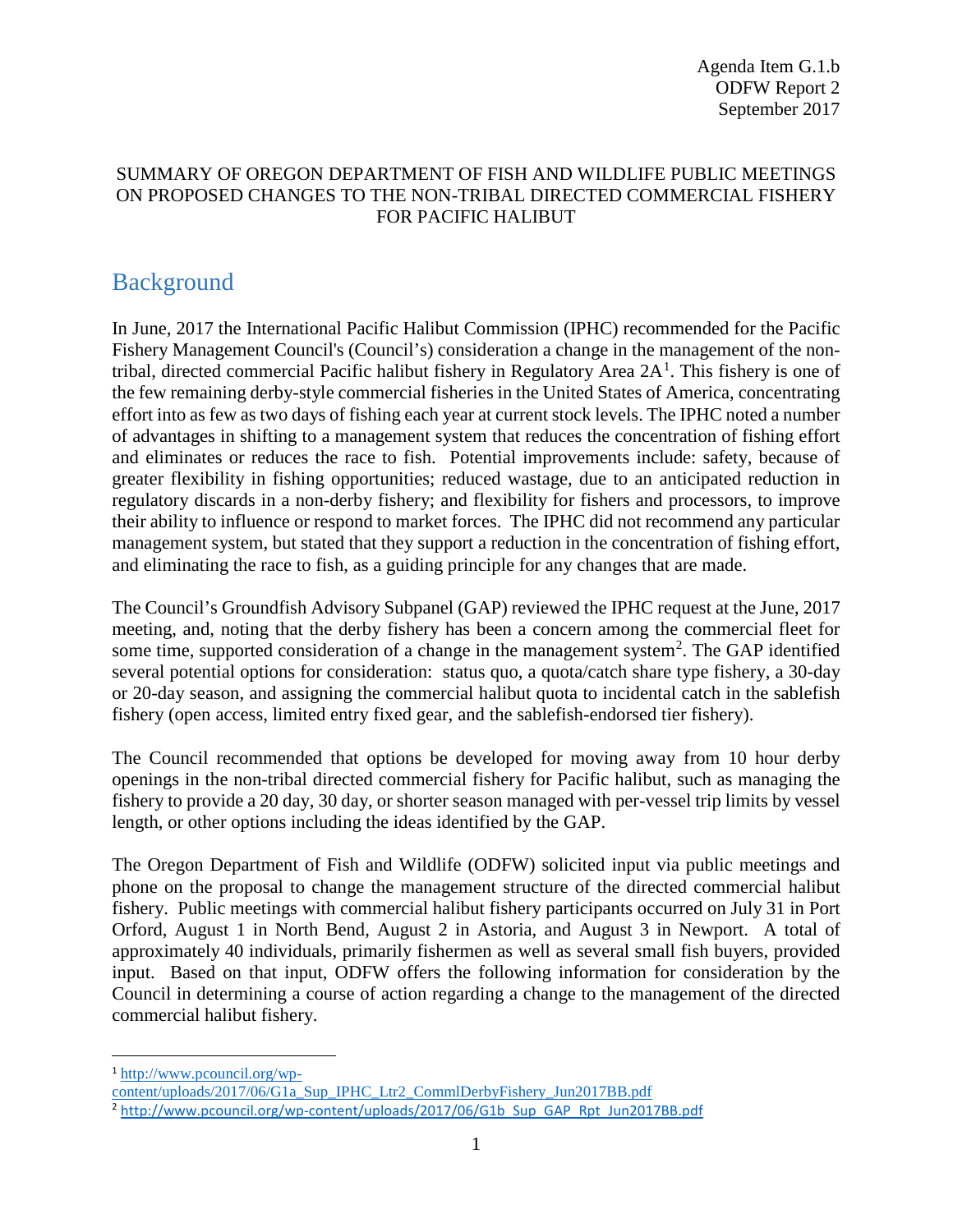# Possible Management Approaches

During discussions with commercial fishery participants, several possible approaches for managing the commercial non-tribal directed halibut fishery in area 2A were explored. These include the ideas suggested by the GAP in June, as well as several new ideas. Several of the concepts could be considered in combination.

Below, the *Concept* presents the idea that was described to or suggested by meeting participants; the *Discussion* represents only topics that were covered at the various meetings and does not include additional aspects that could be of interest but did not come up at these meetings; and the *Information needs* lists preliminary questions raised by meeting participants or ODFW staff.

## **1. Status Quo**

*Concept:* Retain the current management system (10-hour openings).

*Discussion:* Some fishermen expressed a strong preference for the derbies, with the opinion that this is the most fair, and retaining the open-access nature of the fishery and relative ease of entry provides opportunity for someone to work hard and be rewarded. The safety concerns were questioned, with some fishermen pointing to what they believe are more significant concerns with the recreational all-depth halibut fishery, and some suggesting that there are many ways fishermen could improve safety that do not require a change in management approach.

Some fishermen expressed an interest in changing the duration of the current derbies very slightly, either lengthening them by a few hours so that they extend from dawn to dusk, or shortening them to around 6 hours, with the intent to reduce the amount of gear set while still providing enough time for successful fishermen to catch their entire trip limits.

*Information needs:* Request the USCG provide some information on the number of safety incidents from the halibut fishery vs. other fixed gear fisheries.

#### **2. Catch Share/Individual Fishing Quota Fishery**

*Concept:* Develop a catch share (aka individual fishing quota; IFQ) program for the directed commercial halibut fishery. The intent is to increase flexibility in when to fish, reduce halibut wastage, and reduce spatial and temporal conflict on the halibut grounds.

*Discussion:* Participants at the ODFW public meetings recognized the potential increase in flexibility, and noted that they might receive a better ex-vessel price for halibut if they could supply markets with fresh fish over a longer portion of the year. Some fishermen also supported the opportunity that a catch share approach could provide for halibut retention in the sablefish fishery, if quota holders were allowed to retain halibut with sablefish, reducing regulatory discards and wastage.

Some fishermen supported a catch share approach, noting that most other fisheries are going the way of limited entry permits, quota that can be purchased or leased, etc. Others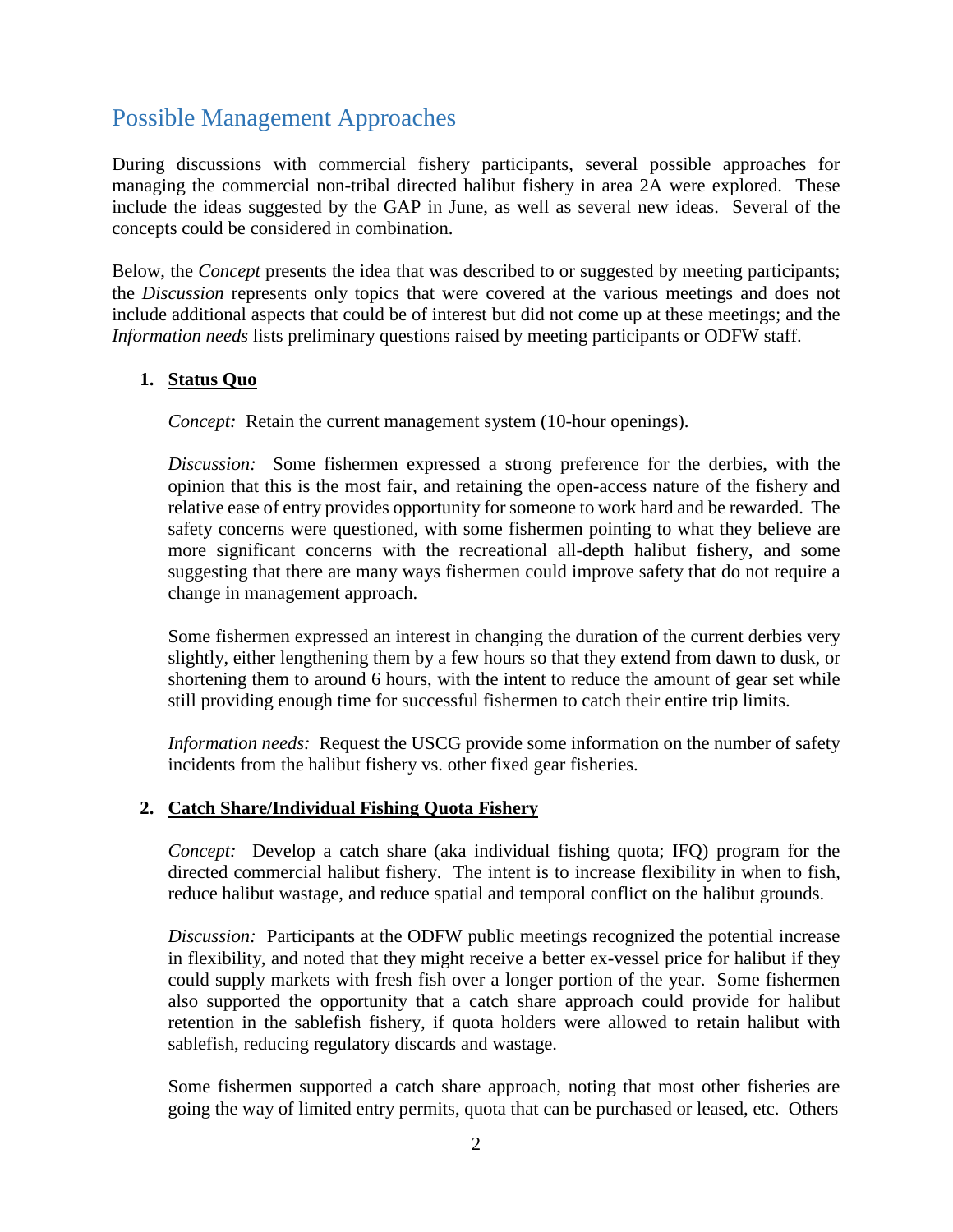opposed the idea for the same reason, noting that the halibut fishery is one of the few remaining fisheries that does not require a large initial investment for a permit and quota.

Many fishermen expressed concern that catch share systems frequently result in permits and quota that become very expensive, limiting opportunities to enter or grow in the fishery, resulting in consolidation of a valuable resource to a few wealthy fishermen, entities, and communities. Several fishermen expressed concern that IFQ would make it very difficult for new entrants, asking "Does anyone care about young people getting into the fishery?" A comment was made in favor of not setting accumulation limits too low, with a request that if the fishery goes to an IFQ system, to make the percentage of quota that someone could own large enough to make it worth it.

Many fishermen were also concerned that this could become an "absentee" fishery, with permits and quota controlled by individuals not actively involved with the fishery, as has been seen in other IFQ fisheries. A requirement that the person owning or leasing the permit and/or quota be on board the vessel while fishing, to prevent such a situation, was suggested and widely supported.

There was substantial discussion at all of ODFW's public meetings on eligibility and allocation—i.e., who would receive initial quota shares and how they would be distributed. Most fishermen supported an approach that would recognize and reward "traditional halibut fishermen", by incorporating factors such as length of time over which a participant has halibut fished, production over that time or during a selected window period (including a minimum threshold of production), recent participation, dependence on the halibut fishery as indicated by production and investment, etc.

Suggestions for qualifying window periods included going back from two to 20 years, and requiring landings in anywhere from one to ten of those years. Some fishermen expressed an interest in expanding that to recognize "professional longliners" who also participate in other longline fisheries. Some meeting participants noted that there are people who have only recently invested in the halibut fishery by purchasing a vessel and/or gear, and who have made landings only in recent years; there was some support for recognizing this situation in quota share distribution and/or catch share program design.

Some fishermen requested that if a catch share approach is considered, that quota distribution and accumulation limits not be based on vessel size. Furthermore, it was noted that the current system of vessel size-based trip limits has significantly restricted production from some vessels compared to their potential, and a concern was expressed that this would carry forward into distribution of catch shares with a production-based approach. A suggestion was made to evaluate the potential and degree of limitation imposed by the size-based trip limits by looking at how close to the trip limits each vessel has come, and recognizing that vessels which consistently harvest at least 80 percent of their trip limits have greater harvest potential than their catch history suggests. There was support from several fishermen for developing a point system which would incorporate several different factors (history, production, recency, potential, etc.) in the initial distribution of catch shares.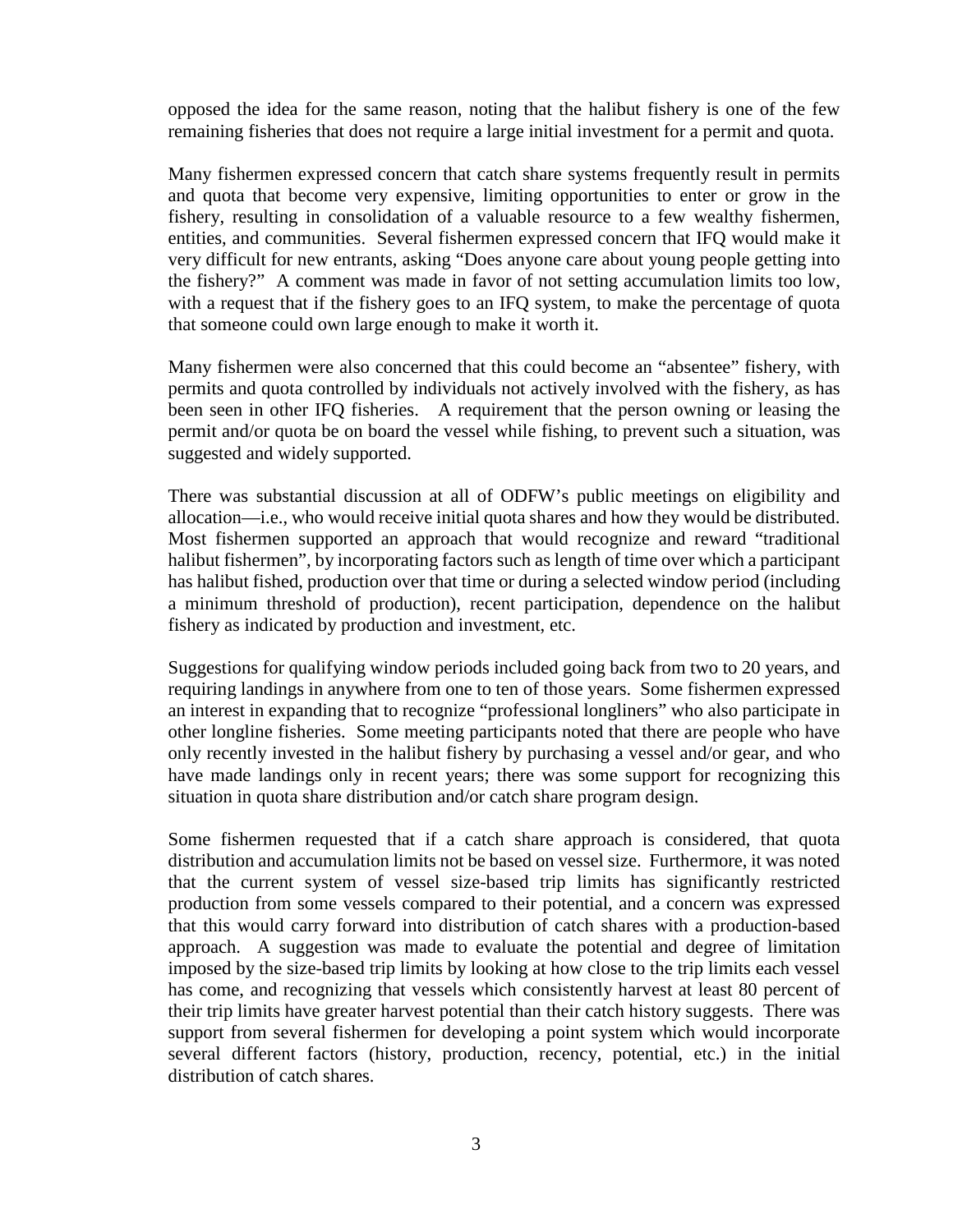Many fishermen also wanted to know whether the catch/participation history should go with the license holder or the vessel. Several fishermen who have sold vessels with halibut history in recent years but are now actively fishing other vessels preferred that the history go with the person who applied for the halibut license under which the activity occurred.

Other suggestions for elements to consider in designing a catch share program were to look at the IFQ program in Alaska for sable fish and halibut<sup>[3](#page-3-0)</sup> and learn from that; and to only consider qualifying periods for landings history that end no later than 2017, in case there is increased participation in the upcoming years due to speculation now that this process has started, and/or continuing poor salmon fishing.

*Information needs:* Participation (did they obtain and actively fish a license), catch history (landed pounds), and performance (% trip limits achieved) by vessel by opening and/or year for all years for which data are available (confidential data, not for public release).

In addition to the key questions of eligibility and allocation, many additional design features of a catch share program (e.g., transferability, accumulation limits, community sustainability considerations, new entrant provisions, cost recovery, monitoring, enforcement, etc.) would come with substantial information needs and would require extensive analysis if this option is considered. Additional information on catch share program design is available online from NOAA Fisheries at

[http://www.nmfs.noaa.gov/sfa/management/catch\\_shares/resources/design\\_evaluation.ht](http://www.nmfs.noaa.gov/sfa/management/catch_shares/resources/design_evaluation.html) [ml.](http://www.nmfs.noaa.gov/sfa/management/catch_shares/resources/design_evaluation.html)

# **3. Extended Season**

*Concept:* Extend the current openings from 10 hours to a longer period of time (for example, 7, 10, 20, or 30 days). This is intended to reduce crowding on the grounds, and improve flexibility, safety, by allowing a longer time in which to fish.

*Discussion:* Currently, approximately 60 percent of directed commercial halibut licenses issued by IPHC are actively fished each year. With longer openings, more vessels might be expected to apply for a license and/or fish, and more of the vessels that do fish might be expected to harvest the full amount allowed under trip limits. Trip limits would have to be reduced from current levels in order to accommodate the increased effort and harvest without exceeding the sector allocation. Many fishermen expressed concern that significantly lower trip limits would not be economically viable. Some fishers preferred longer openings even with lower trip limits.

A concern was raised that with longer limits, experienced halibut fishermen would still catch their limits in a short amount of time, while less experienced or successful fishermen

<span id="page-3-0"></span><sup>&</sup>lt;sup>3</sup> The Alaska program assigned halibut quota shares to vessel owners/leaseholders who made at least one landing in the three years immediately prior to IFQ program development (1988, 1989, 1990); the amount of quota each received was based on halibut catch in the best five out of seven years (1984-1990). For more information, see NPFMC/NMFS, *Twenty-Year Review of the Pacific Halibut and Sablefish Individual Fishing Quota Program*, December 2016,<https://www.npfmc.org/halibutsablefish-ifq-program/>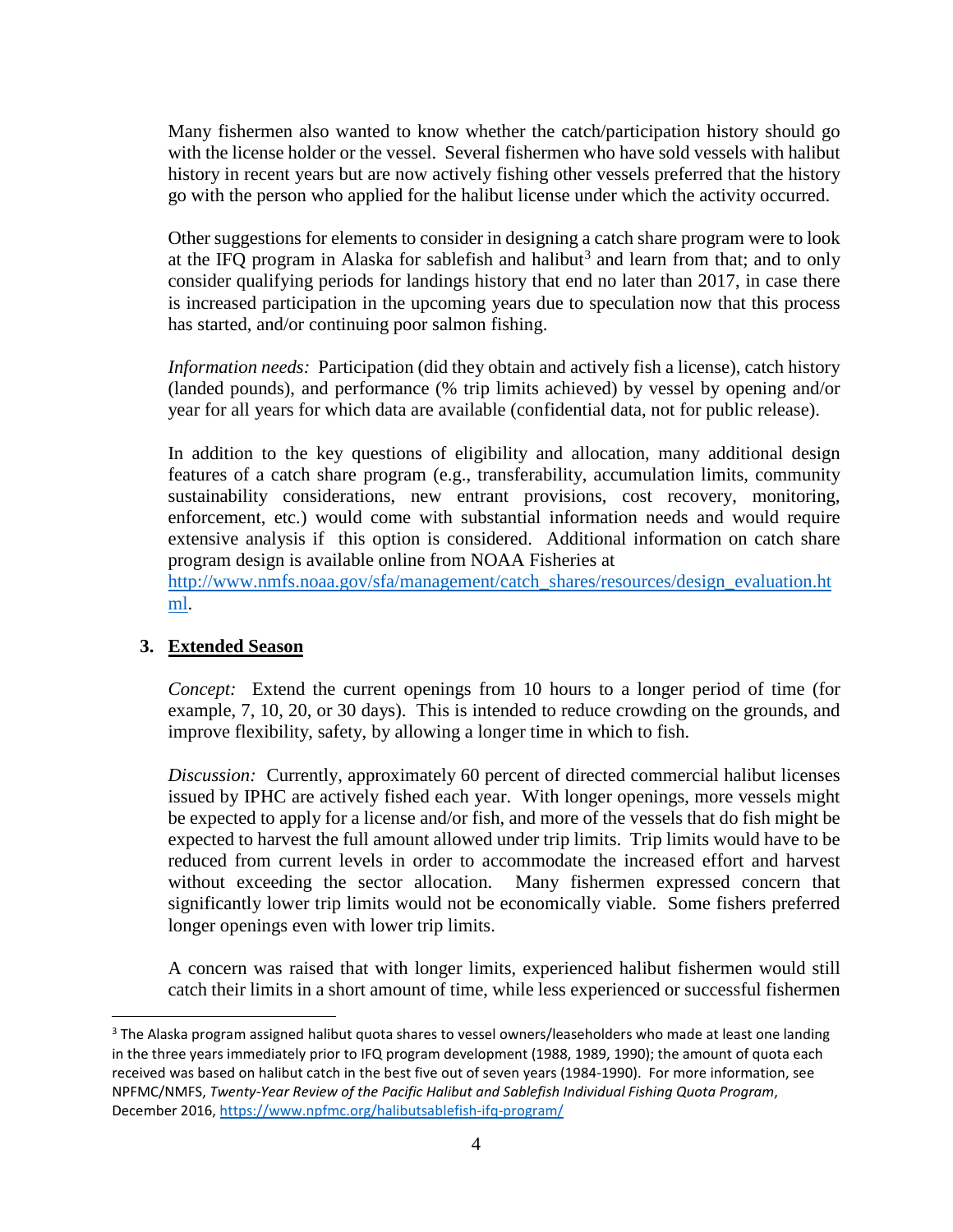would have longer to try to get their limits, possibly increasing bycatch of other species. Some fishermen expressed that extending the season would benefit inexperienced

fishermen, taking halibut away from the traditional longline fleet. A suggestion was made to do the opposite, and shorten the derby to 6 or so hours, with no trip limits, on the theory that this would still allow experienced fishermen to be successful but would reduce the amount of gear set and reduce the potential for gear conflict/loss.

*Information needs:* IPHC proposed to analyze what potential trip limits would be with longer openings (retaining the current vessel size classes), and is expected to present the results to the Council in September. What reduction in wastage might be expected with an extended opening duration?

#### **4. Incidental fishery with sablefish**

*Concept:* Transfer some of the directed commercial halibut allocation to an incidental fishery with sablefish, south of Pt. Chehalis, WA. Fishermen could participate in the directed or new incidental fishery, but not both in the same year. This is intended to reduce wastage of halibut that otherwise must be discarded when sablefish fishing. It would also allow fishermen who chose the incidental fishery more flexibility in when they land halibut, which could increase the price received by allowing fresh halibut to trickle into the market.

*Discussion:* Some fishermen expressed support for the ability to retain halibut while sablefish fishing, to reduce regulatory discards and wastage, and as an alternative to the crowding and other challenges that occur with the current derbies. There was no interest expressed at any of the meetings in moving all of the commercial halibut allocation to an incidental fishery; there was a widespread desire to maintain some form of directed halibut fishery. Suggestions for how much halibut quota to transfer to an incidental fishery included a range from 5-15% of the quota, or looking at how much of the directed halibut quota has been taken by vessels that also fish in the sablefish fishery (with longline gear only) and perhaps moving that amount to an incidental quota. Questions included whether an incidental halibut allowance would be for limited entry sablefish endorsed vessels only, or both limited entry and open access; and how halibut would be allocated and what the landing limits would be.

Many fishermen expressed strong concerns that a ratio approach, i.e., setting incidental halibut limits proportional to sablefish landings, could result in making halibut available to fishermen who have substantial sablefish landings but who have not been traditional halibut fishermen, disadvantaging the primary halibut fishermen. Concerns were also raised about potential increases in open access sablefish effort, and therefore reduced trip limits if halibut retention were allowed, devaluing the sablefish opportunity, as well as and the potential for increased sablefish permit and/or quota lease prices.

*Information needs:* How much of the directed halibut catch was by boats who also fish for sablefish with hook and line gear (not pot gear) in recent years? What is average and range of halibut bycatch on sablefish longline trips? What amount of halibut retention with hook and line sablefish would moving 5-15% of the directed halibut quota to an incidental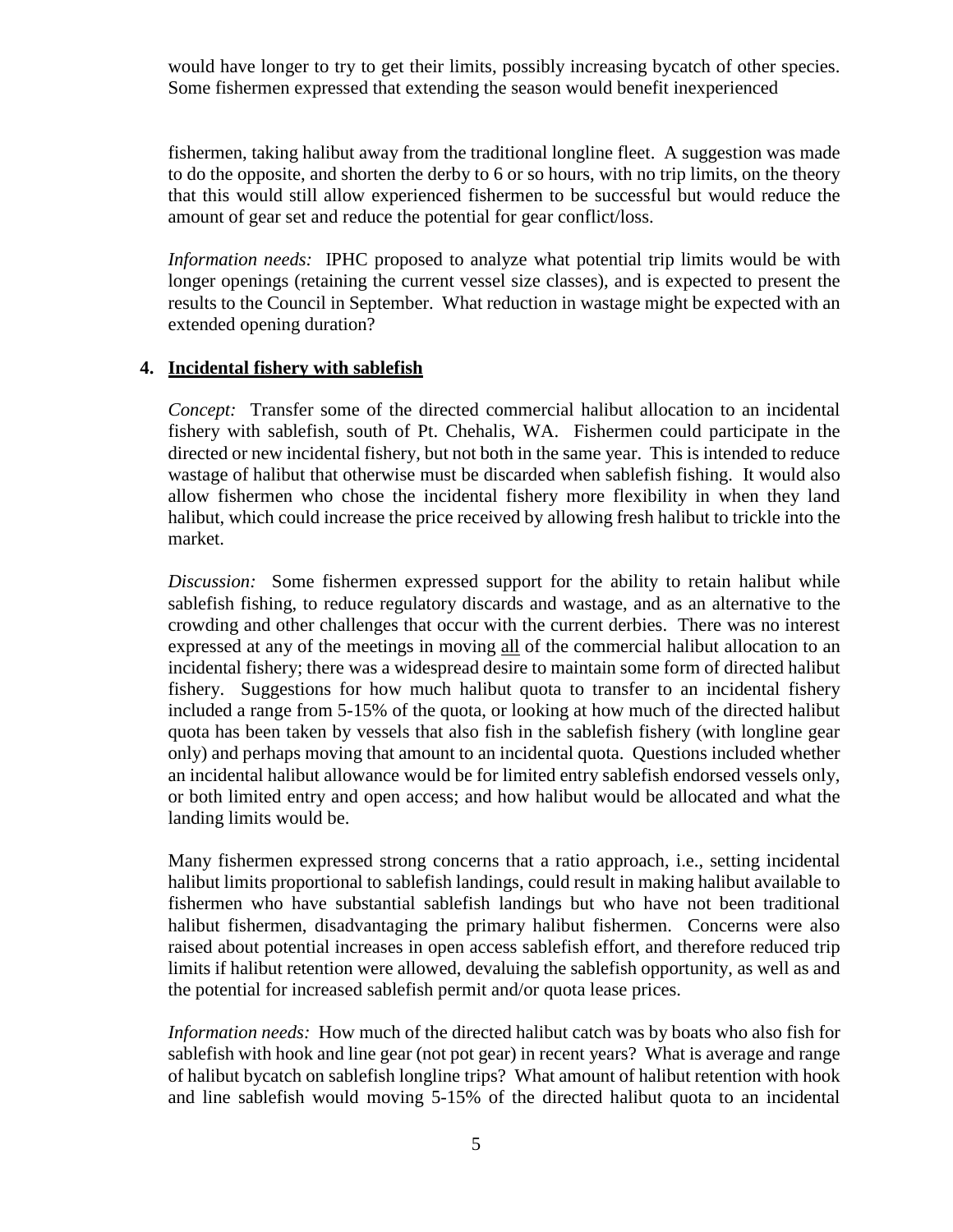allowance provide for, and how might this be distributed in a way that does not "give it away" to sablefish highliners (e.g., perhaps something like a fixed number of halibut per

sablefish trip, with provisions to prevent targeting halibut)? What reduction in halibut wastage might be expected due to the ability to retain some halibut in the sablefish fishery?

#### **5. Split Season ("A/B" Seasons)**

*Concept:* Designate all directed halibut licenses issued as "A" licenses or "B" licenses. Conduct the directed fishery with separate days open for A and B licenses (the licenses would be identical in all other ways). The intent is to reduce crowding during each opening.

*Discussion:* Some fishermen expressed cautious support for further exploration of this idea. Some wondered if it might disadvantage some fishermen compared to others because of different weather/ocean conditions on openings on different days. A buyer noted that this would spread out fresh halibut coming into the market, and could result in better market conditions and higher ex-vessel prices.

*Information needs:* How would IPHC schedule the days (in the same week, one week apart, two weeks apart, etc.)?

## **6. Move the seaward rockfish conservation area boundary**

*Concept:* Move the seaward boundary of the fixed gear rockfish conservation area (RCA) line shoreward from 100 fathoms during the directed commercial halibut openers only, to allow fishermen access to more halibut grounds and reduce crowding.

*Discussion:* Yelloweye rockfish bycatch remains a concern for all fisheries due to low allowable impacts while the stock rebuilds. Many fishermen expressed opinions that the seaward RCA boundary could be relaxed during halibut openers, either entirely or in selected areas, without increasing yelloweye rockfish bycatch impacts too much. A suggestion was made to relax the RCA boundary for one year and require full retention of rockfish during that year to get a better idea of what the bycatch would be. Several fishermen stated their opinions that moving the seaward RCA boundary in and leaving the fishery otherwise status quo is by far the best option. Suggestions for how far in to move it ranged from 70-95 fathoms, with widespread support for moving it in as much as possible.

Some fishermen objected to the fact that sport halibut anglers are allowed to fish inside the commercial fixed gear RCA (with the exception of sport yelloweye rockfish conservation areas) while they are not. There was a request to get credit, similar to the recreational fisheries, for using descending devices when releasing yelloweye rockfish in the commercial fishery if halibut fishing shallower than 100 fathoms is allowed.

*Information needs:* Estimates of expected impacts to yelloweye rockfish would be key to evaluating the viability of this alternative. The amount of additional area available to fish under new RCA scenarios (e.g., with the seaward boundary at a range of intervals between 70-95 fathoms) would inform an understanding of how much crowding relief might occur.